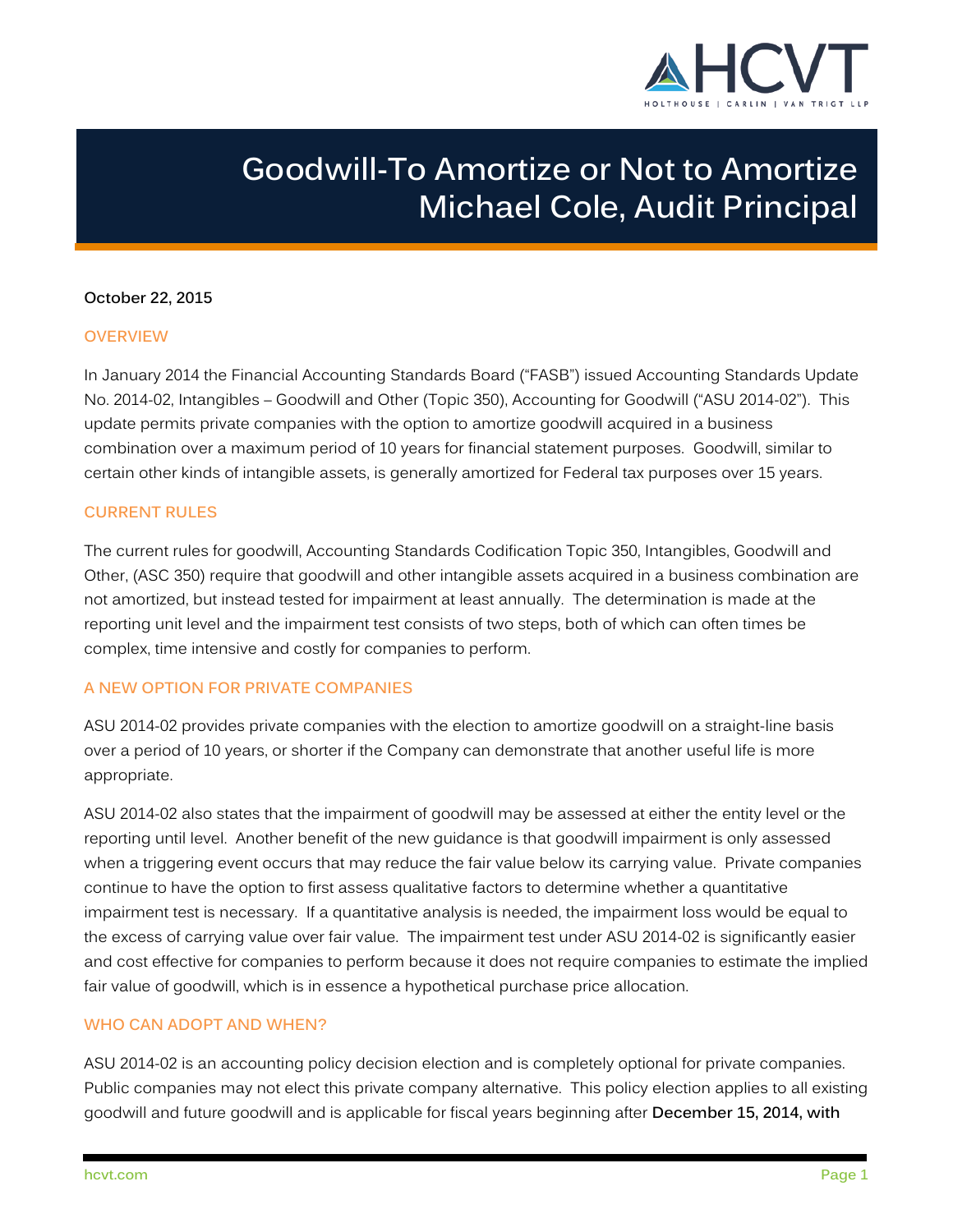**early adoption permitted. Companies that may potentially go public in the future may wish not to**  elect this alternative as additional time and costs may be incurred in the future to unwind the accounting and perform the annual impairment tests required during those respective periods.

# **INFORM USERS OF FINANCIAL STATEMENTS**

Companies should ensure that all financial statement users, including shareholders, financial institutions, suppliers, customers and tax preparers, are aware of and will accept the changes to the financial statements if this goodwill policy election is made. Potential effects include increased amortization expense recorded in the financial statements, which could affect certain financial debt covenants.

# **OTHER PROJECTS BY THE PRIVATE COMPANY COUNCIL**

The Private Company Council ("PCC") was formed by the FASB to provide accommodations for private companies in certain areas where accounting principles generally accepted in the United States of America have become complex and costly for private companies. In December 2014, the FASB issued Accounting Standards Update No. 2014-18, Business Combinations (Topic 805): Accounting for Intangible Assets in a Business Combination, under which private companies will be able to elect not to record customer-related intangible assets and non-compete agreements that were acquired in a business combination separately from goodwill. Other accommodations made by the PCC and FASB during the past year include alternatives for private companies with respect to the accounting for plain-vanilla interest rate swaps and variable interest entities with related party lessors.

To learn more about the amortization of goodwill and other audit issues, contact Michael Cole at 562.216.1806 or [michael.cole@hcvt.com](mailto:michael.cole@hcvt.com)